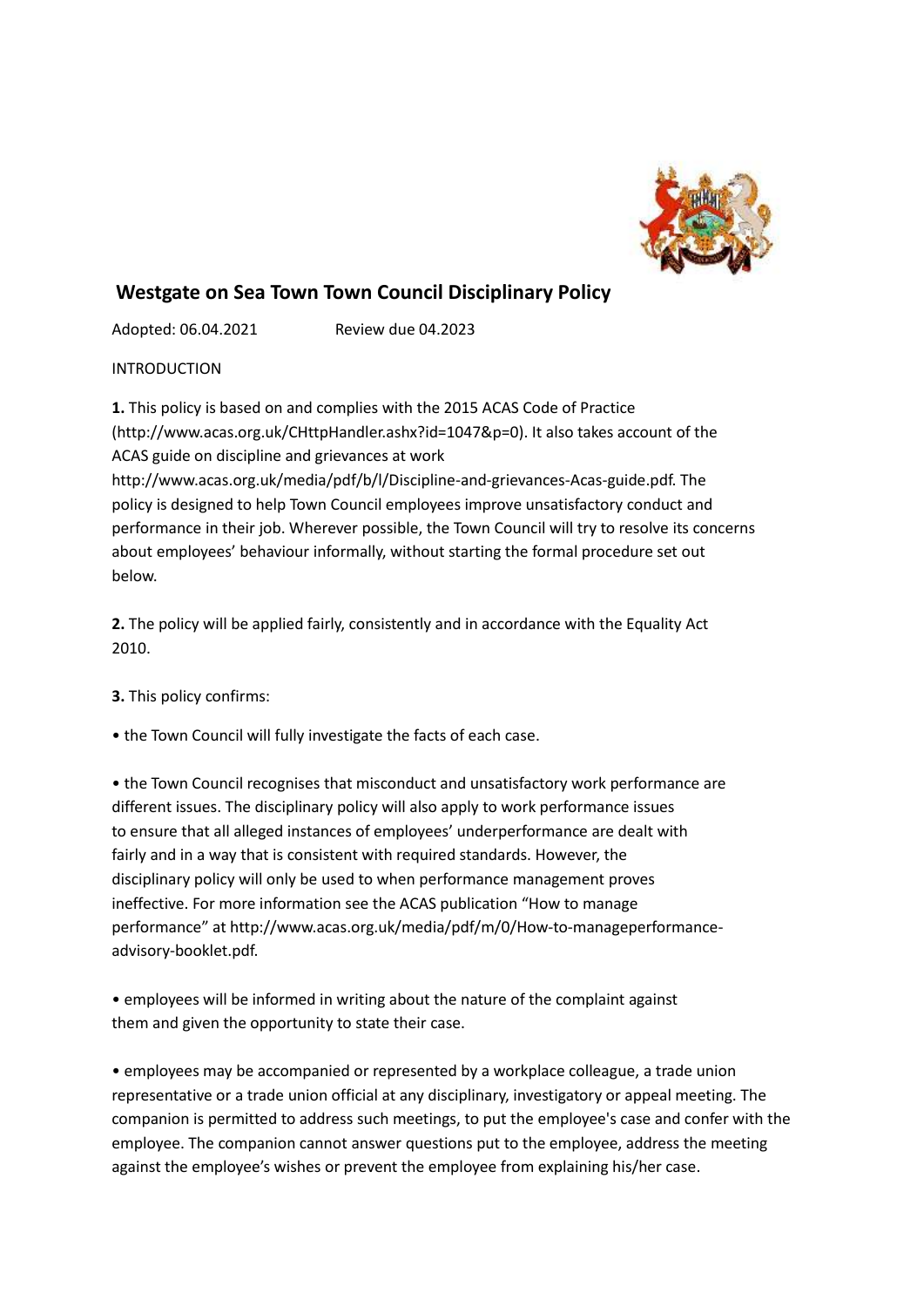• the Town Council will give employees reasonable notice of any meetings in this procedure. Employee must make all reasonable efforts to attend. Failure to attend any meeting may result in it going ahead and a decision being taken. An employee who does not attend a meeting will be given the opportunity to be represented and to make written submission.

• if the employee's companion is not available for the proposed date of the meeting, the employee can request a postponement and can propose an alternative date that is within five working days of the original meeting date.

• any changes to specified time limits in the Town Council's procedure must be agreed by the employee and the Town Council.

• information about an employee's disciplinary matter will be restricted to those involved in the disciplinary process. A record of the reason for disciplinary action and the action taken by the Town Council is confidential to the employee. The employee's disciplinary records will be held by the Town Council in accordance with the Data Protection Act 1998.

• recordings of the proceedings at any stage of the disciplinary procedure are prohibited, unless agreed as a reasonable adjustment that takes account of an employee's medical condition.

• employees have the right to appeal against any disciplinary action. The appeal decision is final.

• if an employee who is already subject to the Town Council's disciplinary procedure, raises a grievance, the grievance will normally be heard after the completion of the disciplinary procedure.

• disciplinary action taken by the Town Council can include an oral warning, written warning, final written warning or dismissal.

• except for gross misconduct when an employee may be dismissed without notice, the Town Council will not dismiss an employee on the first occasion that it decides there has been misconduct.

• if an employee is suspended following allegations of misconduct, it will be on full pay and only for such time as is necessary. Suspension is not a disciplinary sanction. The Town Council will write to the employee to confirm any period of suspension and the reasons for it.

• the Town Council may consider mediation at any stage of the disciplinary procedure where appropriate (for example where there have been communication breakdowns or allegations of bullying or harassment). Mediation is a dispute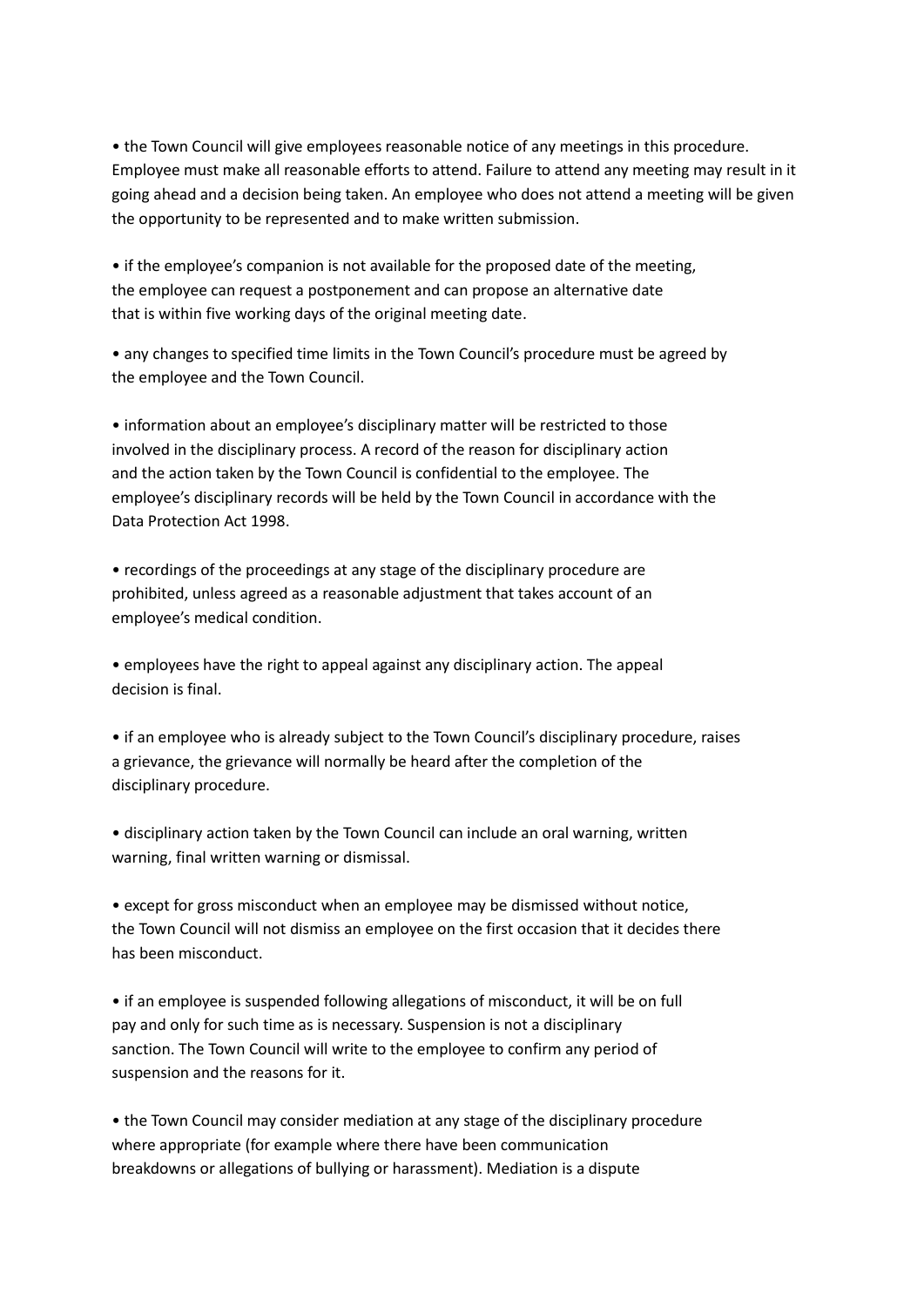resolution process that requires the Town Council's and the employee's consent.

## Examples of misconduct

**4.** Misconduct is employee behaviour that can lead to the employer taking disciplinary action. The following list contains some examples of misconduct:

- unauthorised absence
- poor timekeeping
- misuse of the Town Council's resources and facilities including telephone, email and internet
- inappropriate behaviour
- refusal to follow reasonable instructions
- breach of health and safety rules.

# Examples of gross misconduct

**5.** Gross misconduct is misconduct that is so serious that it is likely to lead to dismissal without notice. The following list contains some examples of gross misconduct:

- bullying, discrimination and harassment
- incapacity at work because of alcohol or drugs
- violent behaviour
- fraud or theft
- gross negligence
- gross insubordination
- serious breaches of health and safety rules
- serious and deliberate damage to property
- use of the internet or email to access pornographic, obscene or offensive material
- disclosure of confidential information.

# Examples of unsatisfactory work performance

- **6.** The following list contains some examples of unsatisfactory work performance:
- inadequate application of office procedures
- inadequate IT skills and/or improper use of working hours
- unsatisfactory management of staff
- unsatisfactory communication skills.

#### DISCIPLINARY INVESTIGATION

**7**. The Town Council's Human Resources committee will appoint an Investigator who will be responsible for undertaking the investigation - a fact-finding exercise to collect all relevant information. The Investigator will be independent and will normally be a Town Councillor. If the Human Resources committee considers that there are no Town Councillors who are independent (for example, because they all have direct involvement in the allegations about the employee), it will appoint someone from outside the Town Council. The Investigator will be appointed as soon as possible after the allegations have been made. The Human Resources committee will inform the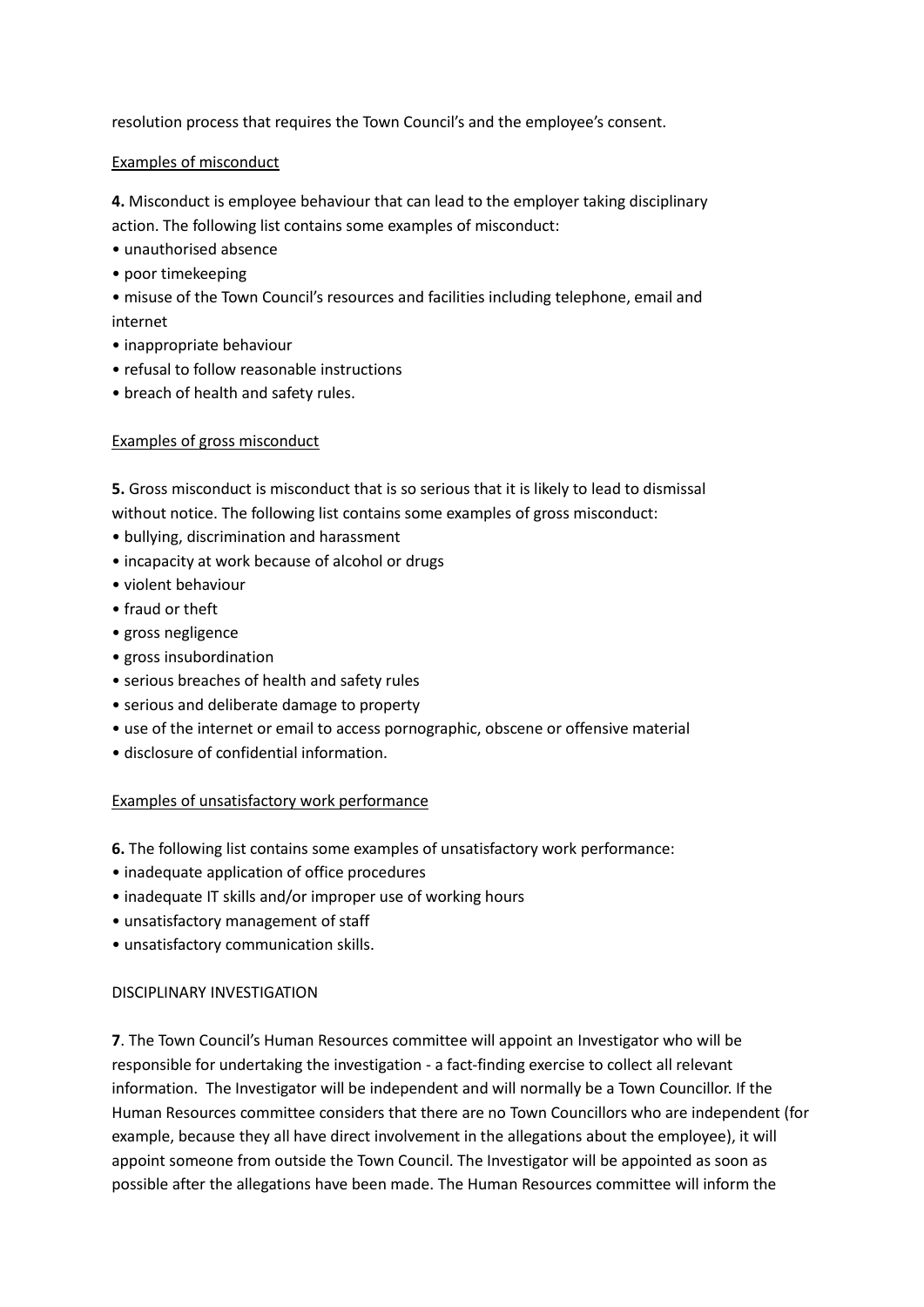Investigator of the terms of reference of the investigation. The terms of reference should deal with the following:

- what the investigation is required to examine
- whether a recommendation is required
- how the findings should be presented. For example, an investigator will often be
- required to present the findings in the form of a report

• who the findings should be reported to and who to contact for further direction if unexpected issues arise or advice is needed.

**8.** The Investigator will be asked to submit a report within 20 working days of appointment. In cases of alleged unsatisfactory performance or of allegations of minor misconduct, the appointment of an investigator may not be necessary and the Town Council may decide to commence disciplinary proceedings at the next stage (see paragraph 16).

**9**. The Human Resources committee will first notify the employee in writing of the alleged misconduct and ask him/her to attend a meeting with the Investigator. The employee will be given at least five working days' notice of the meeting with the Investigator so that he/she has reasonable time to prepare for it. The letter will explain the investigatory process and that the meeting is part of that process. The employee should be provided with a copy of the Town Council's disciplinary procedure. The Town Council will also inform the employee that when he/she meets with the Investigator, he/she will have the opportunity to comment on the allegations of misconduct.

**10.** Employees may be accompanied or represented by a workplace colleague, a trade union representative or a trade union official at any investigatory meeting.

**11.** If there are other persons (eg employees, Town Councillors, members of the public or the Town Council's contractors) who can provide relevant information, the Investigator should try to obtain it from them in advance of the meeting with the employee.

**12.** The Investigator has no authority to take disciplinary action. His/her role is to establish the facts of the case as quickly as possible and prepare a report that recommends to the Human Resources committee whether or not disciplinary action should be taken.

**13.** The Investigator's report will contain his/her recommendations and the findings on which they were based. He/she will recommend either:

• the employee has no case to answer and there should no further action under the Town Council's disciplinary procedure

• the matter is not serious enough to justify further use of the disciplinary procedure and can be dealt with informally or

• the employee has a case to answer and there should be action under the Town Council's disciplinary procedure.

**14.** The Investigator will submit the report to the Human Resources committee which will decide whether further action will be taken.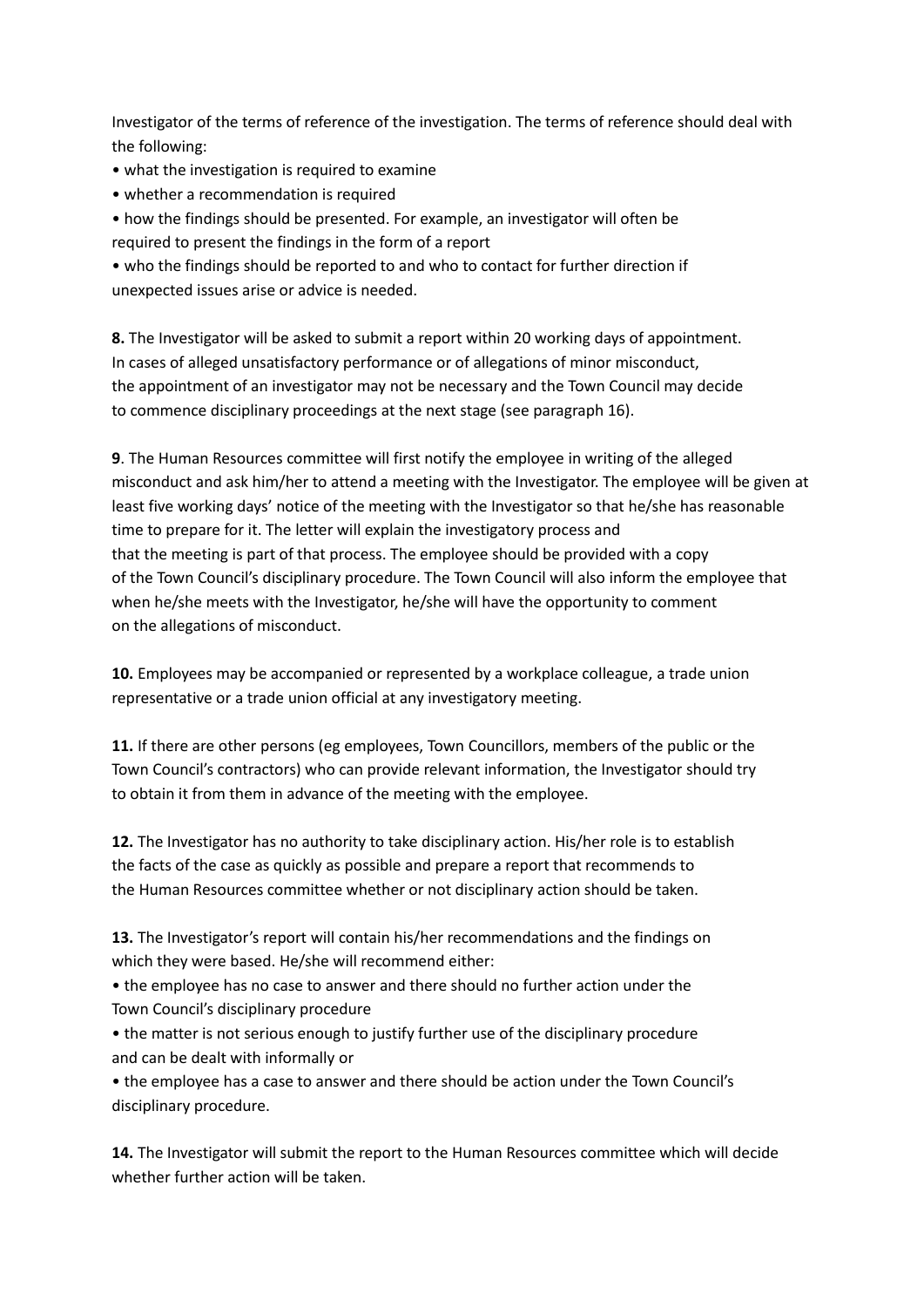**15.** If the Town Council decides that it will not take disciplinary action, it may consider whether mediation would be appropriate in the circumstances.

## THE DISCIPLINARY MEETING

**16.** If the Human Resources committee decides that there is a case to answer, it will appoint a Human Resources sub-committee of three Town Councillors. The Human Resources sub-committee will appoint a Chairman from one of its members. The Investigator shall not sit on the subcommittee. No Town Councillor with direct involvement in the matter shall be appointed to the subcommittee.

The employee will be invited, in writing, to attend a disciplinary meeting. The sub– committee's letter will confirm the following:

• the names of its Chairman and other two members

• details of the alleged misconduct, its possible consequences and the employee's statutory right to be accompanied at the meeting

• a copy of the investigation report, all the supporting evidence and a copy of the Town Council's disciplinary procedure

• the time and place for the meeting. The employee will be given reasonable notice of the hearing (at least 15 working days) so that he /she has sufficient time to prepare for it

• that witnesses may attend on the employee's and the Town Council's behalf and that both parties should inform each other of their witnesses' names at least five working days before the meeting

• that the employee and the Town Council will provide each other with all supporting evidence at least five working days before the meeting. If witnesses are not attending the meeting, witness statements will be submitted to the other side at least five working days before the hearing

• that the employee may be accompanied by a companion - a workplace colleague, a trade union representative or a trade union official.

The disciplinary meeting will be conducted as follows:

- the Chairman will introduce the members of the sub-committee to the employee
- the Investigator will present the findings of the investigation report

• the Chairman will set out the Town Council's case and present supporting evidence (including any witnesses)

• the employee (or the companion) will set out his/her case and present evidence (including any witnesses)

• any member of the sub-committee and the employee (or the companion) may question the Investigator and any witness

• the employee (or the companion) will have the opportunity to sum up his/her case

• the Chairman will provide the employee with the sub-committee's decision with reasons, in writing, within five working days of the meeting. The Chairman will also notify the employee of the right to appeal the decision.

• the disciplinary meeting may be adjourned to allow matters that were raised during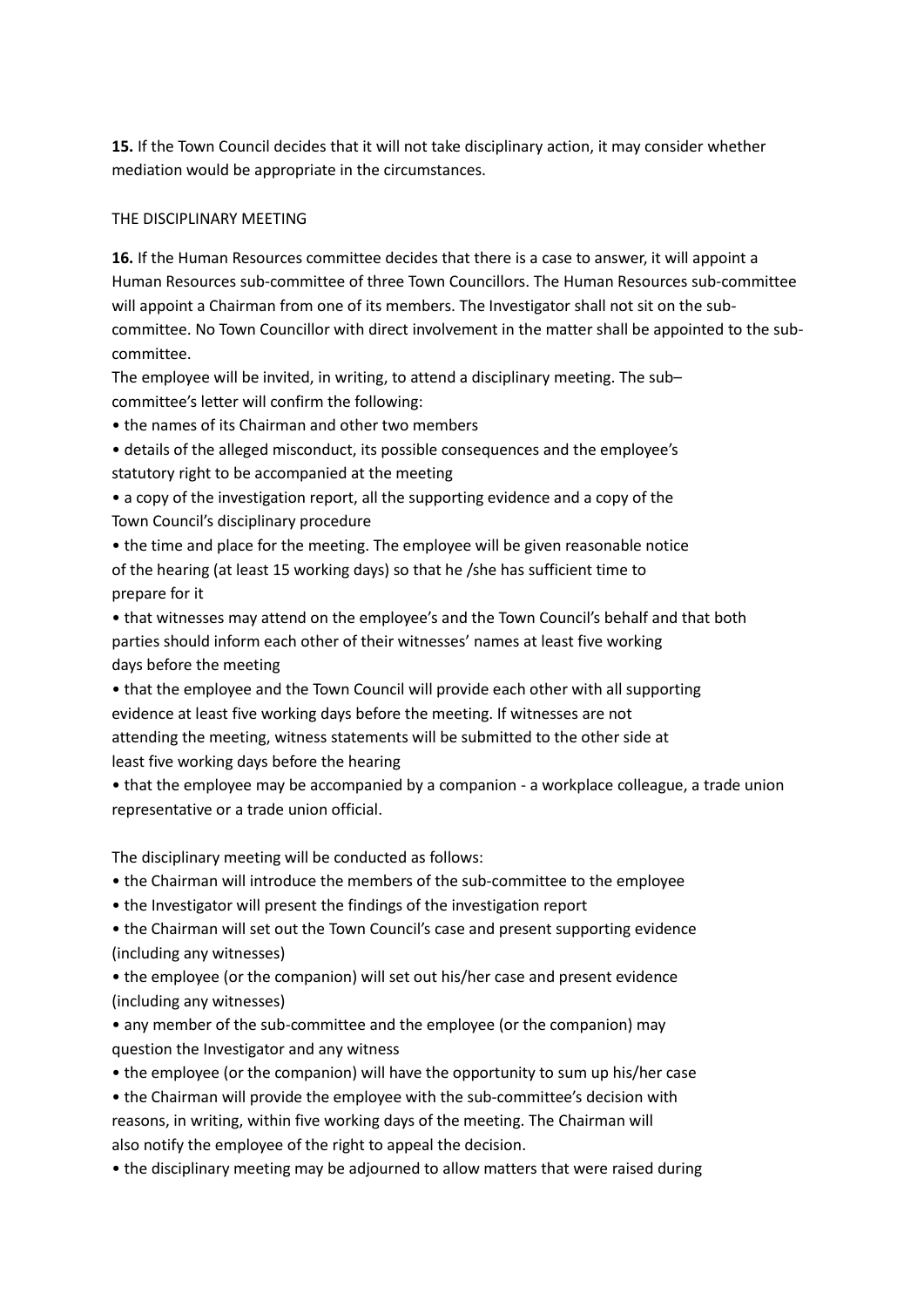the meeting to be investigated by the sub-committee.

## DISCIPLINARY ACTION

**17.** If the sub-committee decides that there should be disciplinary action, it may be any of the following:

## Oral warning

An oral warning is issued for most first instances of minor misconduct. The Town Council will notify the employee:

• of the reason for the warning, the improvement required (if appropriate) and the time period for improvement

• that further misconduct/failure to improve will result in more serious disciplinary action

• of the right to appeal

• that a note confirming the oral warning will be placed on the employee's personnel file, that a copy will be provided to the employee and that the warning will remain in force for six months.

## Written warning

If there is a repetition of earlier misconduct which resulted in an oral warning, or for different and more serious misconduct, the employee will normally be given a written warning. A written warning will set out:

• the reason for the written warning, the improvement required (if appropriate) and the time period for improvement

• that further misconduct/failure to improve will result in more serious disciplinary action

• the employee's right of appeal

• that a note confirming the written warning will be placed on the employee's personnel file, that a copy will be provided to the employee and that the warning will remain in force for 12 months.

#### Final written warning

If there is further misconduct during the period of a written warning or if the misconduct is sufficiently serious, the employee will be given a final written warning. A final written warning will set out:

• the reason for the final written warning, the improvement required (if appropriate) and the time period for improvement

• that further misconduct/failure to improve will result in more serious disciplinary action up to and including dismissal

• the employee's right of appeal

• that a note confirming the final written warning will be placed on the employee's personnel file, that a copy will be provided to the employee and that the warning will remain in force for 18 months.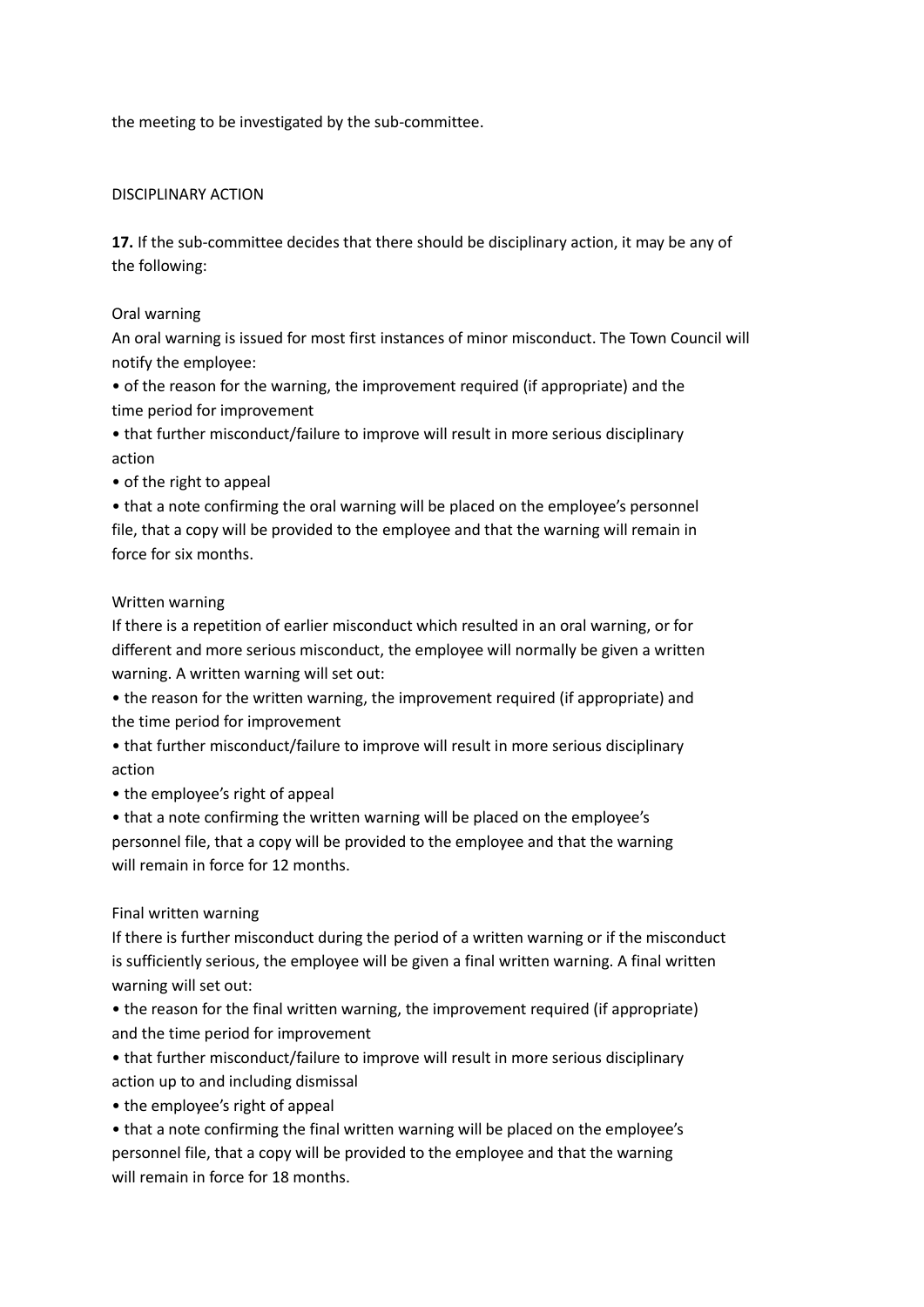## Dismissal

The Town Council may dismiss:

• for gross misconduct

• if there is no improvement within the specified time period in the conduct which has been the subject of a final written warning

• if another instance of misconduct has occurred and a final written warning has already been issued and remains in force.

**18.** The Town Council will consider very carefully a decision to dismiss. If an employee is dismissed, he/she will receive a written statement of the reasons for his/her dismissal, the date on which the employment will end and details of his/her right of appeal.

**19.** If the sub-committee decides to take no disciplinary action, no record of the matter will be retained on the employee's personnel file. Action imposed as a result of the disciplinary meeting will remain in force unless and until it is modified as a result of an appeal

THE APPEAL

**20.** An employee who is the subject of disciplinary action will be notified of the right of appeal. His/her written notice of appeal must be received by the Town Council within five working days of the employee receiving written notice of the disciplinary action and must specify the grounds for appeal.

**21.** The grounds for appeal include;

- a failure by the Town Council to follow its disciplinary policy
- the sub-committee's decision was not supported by the evidence
- the disciplinary action was too severe in the circumstances of the case
- new evidence has come to light since the disciplinary meeting.

**22.** The Appeal will be heard by a panel of three members to include the Chairman of the Town Town Council and one Member from the Human Resources committee who have not previously been involved in the case. This includes the Investigator. The appeal panel will appoint a Chairman from one of its members.

**23.** The employee will be notified, in writing, within 10 working days of receipt of the notice of appeal of the time, date and place of the appeal meeting. The employee will be advised that he/she may be accompanied by a companion - a workplace colleague, a trade union representative or a trade union official.

**24.** At the appeal meeting, the Chairman will:

• introduce the panel members to the employee